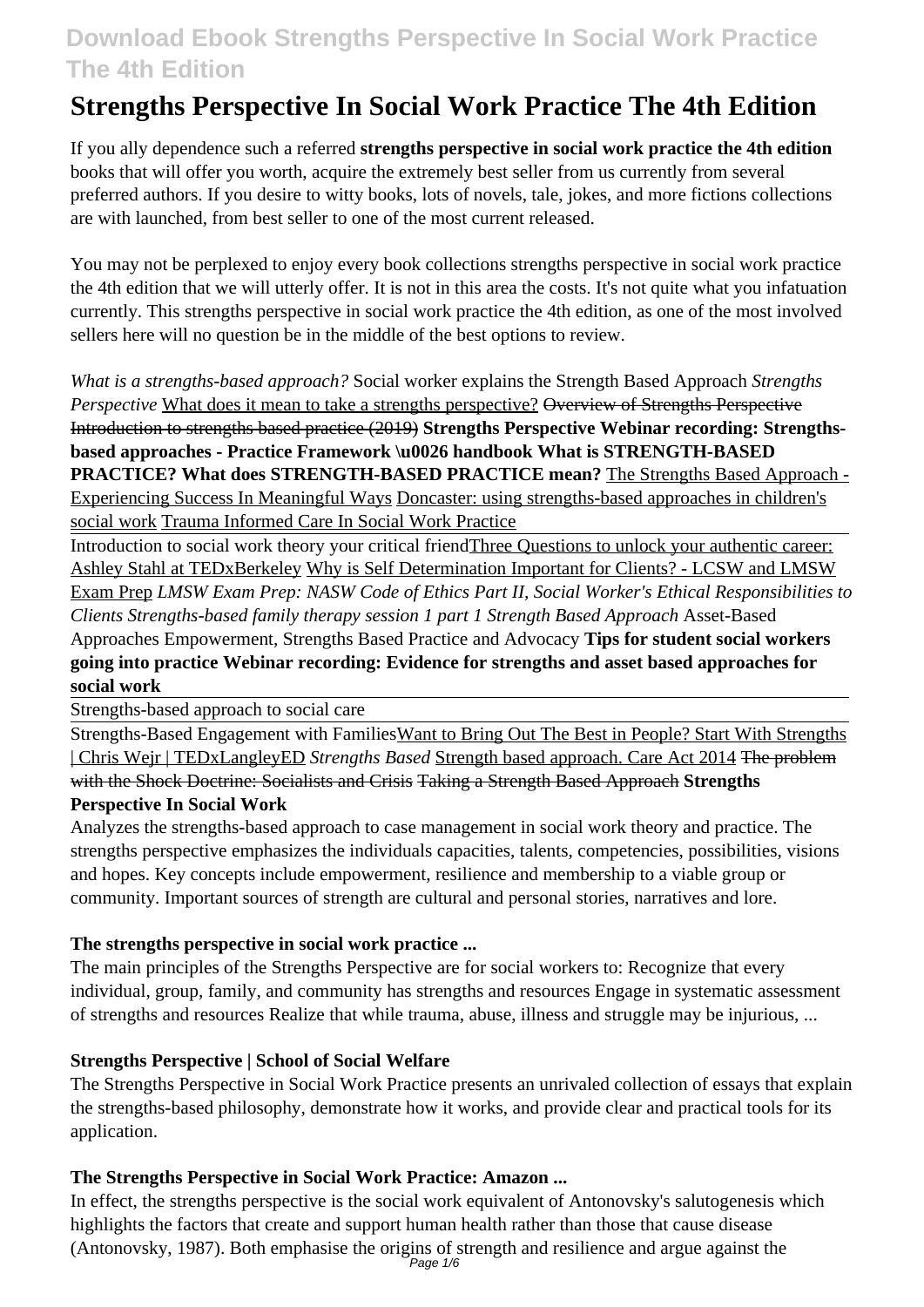dominance of a problem-focused perspective.

### **Strengths-based approaches for working with individuals ...**

Strength based working is a fig leaf for cuts and Austerity, right of centre self-help dogma, the big society translated into the Care Act and other aspects of Social Work. All of the services are being stripped away by Austerity and Social Workers are told you must motivate people communities to help themselves.

#### **How can we use strengths-based approaches in social work?**

The Department of Health and Social Care has developed: a strengths-based practice framework a supporting handbook showing what strengths-based practice is and how it fits with the law It follows a...

### **Strengths-based social work: practice framework and ...**

Principles of the Strength-Based Approach. Everyone possesses a uniqueness that helps him or her evolve and move along his or her journey. These unique characteristics can be either: Potential. Strengths. Capabilities.

### **What is a Strength-Based Approach? (Incl. Activities and ...**

Abstract The author believes that social work and human services professionals can see great outcomes when they work with the inherent strengths of individuals, family groups and organisations....

### **(PDF) Strengths-Based Approach in Social Work: A distinct ...**

A practice framework for strengths based social work with adults Practice frameworks provide a guide to undertaking humane and morally informed assessment and intervention work, and, offer...

#### **Strengths-based approach: Practice Framework and Practice ...**

The social worker tries to assess the strengths of the client and emphasizes these strengths in the helping relationship. ? Feminist – This perspective takes into account the role of gender and the historical lack of power experienced by women in our society.

#### **Theories, models and perspectives - Cheat sheet for field ...**

What is the Strengths Perspective? People are recognised as having many strengths and the capacity to continue to learn, grow and change. The focus of intervention is on the strengths and aspirations of the people we work with. Communities and social environments are seen as being full of resources. ...

#### **What is the Strengths Perspective? | Sustaining Community**

The move toward strengths seeks to dispense with this negative thinking and power gap (between the social worker and the client) and replace that with a team mentality based on discovering the...

## **Strengths-Based & Resilience Theories in Social Work ...**

The strengths-based perspective in social work suggests that individuals who endure terrible atrocities have an innate ability to rebound from those experiences. It promotes the idea that they inherently have a wealth of resources to draw on, to overcome terrible events that seemingly threaten their ability to cope.

#### **Using the Strengths Perspective in the Social Work ...**

Empowerment and a strengths perspective which support the development of innate abilities and recognize differences in a positive manner are also helping social workers increase the individual client's capacity to learn to use his or her own systems constructively

## **Empowerment and Strengths-Based Perspective: Social Work ...**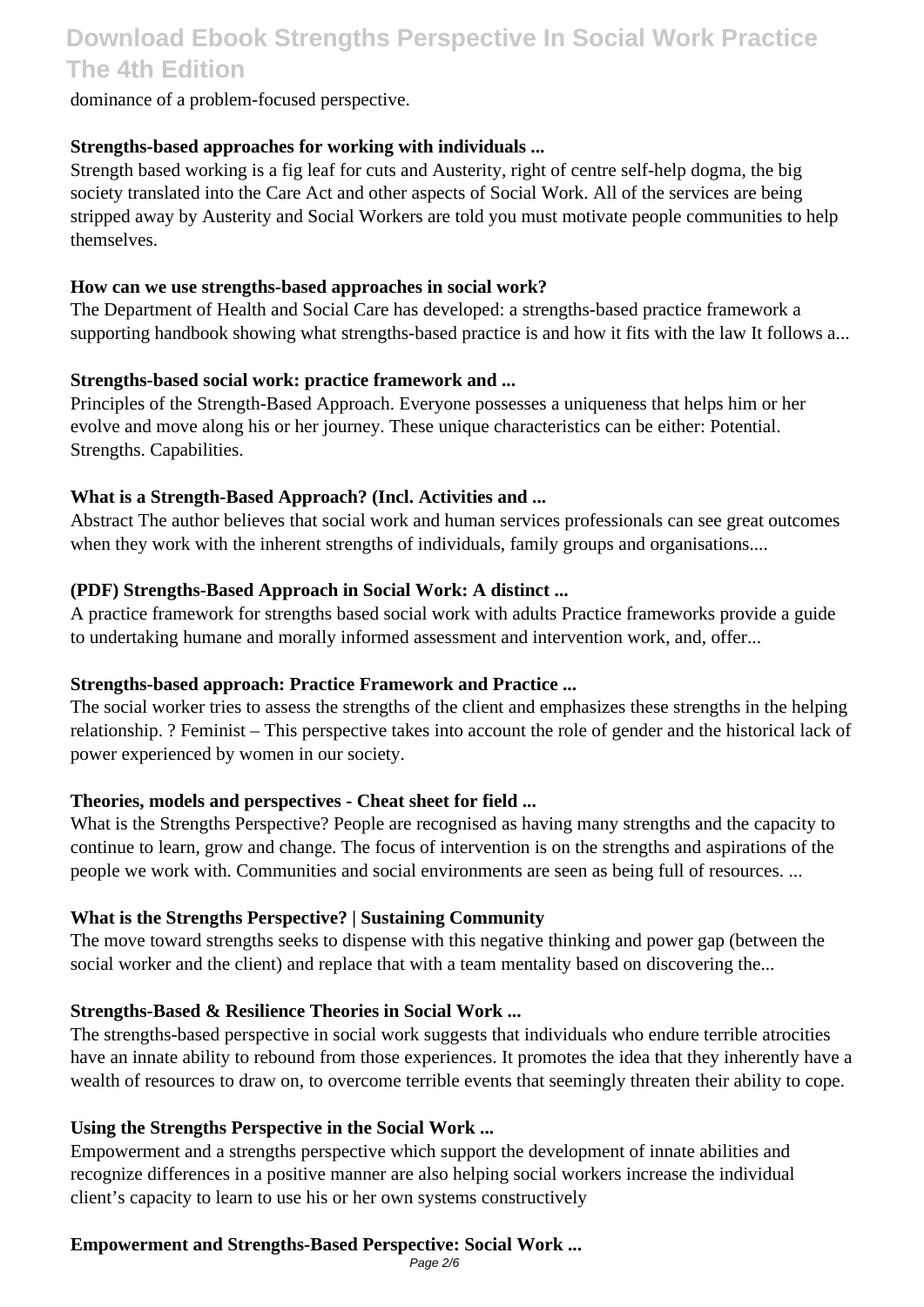In social work practice, the strengths perspective has emerged as an alternative to the more common pathology-oriented approach to helping clients. Instead of focusing on clients' problems and deficits, the strengths perspective centers on clients' abilities, talents, and resources.

### **Strengths Perspective | Encyclopedia of Social Work**

The strengths based perspective applies six principles that guide the social worker professional in assisting client's with the strengths based model; we all have areas of strength, but sometimes it takes an unbiased third party to notice and help others clearly see what they are capable of achieving, even in the midst of their crisis.

### **Using the Strengths-Based Model for Social Work Practice ...**

The strengths perspective in social work practice continues to develop conceptually. The strengths-based approach to case management with people with severe mental illness is well established.

#### **Strengths Perspective in Social Work Practice: Extensions ...**

Strength-based practice is a social work practice theory that emphasizes people's self-determination and strengths. It is a philosophy and a way of viewing clients as resourceful and resilient in the face of adversity. It is client-led, with a focus on future outcomes and strengths that people bring to a problem or crisis.

ALERT: Before you purchase, check with your instructor or review your course syllabus to ensure that you select the correct ISBN. Several versions of Pearson's MyLab & Mastering products exist for each title, including customized versions for individual schools, and registrations are not transferable. In addition, you may need a CourseID, provided by your instructor, to register for and use Pearson's MyLab & Mastering products. Packages Access codes for Pearson's MyLab & Mastering products may not be included when purchasing or renting from companies other than Pearson; check with the seller before completing your purchase. Used or rental books If you rent or purchase a used book with an access code, the access code may have been redeemed previously and you may have to purchase a new access code. Access codes Access codes that are purchased from sellers other than Pearson carry a higher risk of being either the wrong ISBN or a previously redeemed code. Check with the seller prior to purchase. -- A conceptual and practical presentation of the strengths perspective in social work. Part of Advancing Core Competencies Series, a unique series that helps students taking advanced social work courses apply CSWE's core competencies and practice behaviors examples to specialized fields of practice. The Strengths Perspective in Social Work Practice, 6/e, presents both conceptual and practical elements of the strengths perspective - from learning about and practicing the strengths perspective to using the strengths perspective with older adults, the chronically ill, and substance abusers. Many of the chapters- address recent events --from the tragic shooting in Tucson to the uprisings in the Middle East. Each chapter begins with a section from an expert in the field. Teaching & Learning Experience Personalize Learning -- MySocialWorkLab delivers proven results in helping students succeed, provides engaging experiences that personalize learning, and comes from a trusted partner with educational expertise and a deep commitment to helping students and instructors achieve their goals. Improve Critical Thinking -- Each chapter contains four critical thinking questions and two short essay questions that require the reader to apply key concepts. Engage Students -- Extensive case examples keep students interested and help them see a connection between theory and practice. Explore Current Issues -- Three new chapters have been added to reflect the most current knowledge in the field. Apply CSWE Core Competencies -- The text integrates the 2008 CSWE EPAS, with critical thinking questions and practice tests to assess student understanding and development of competencies and practice behaviors. Support Instructors -- PowerPoint presentations are available with this text. 0205084435 / 9780205084432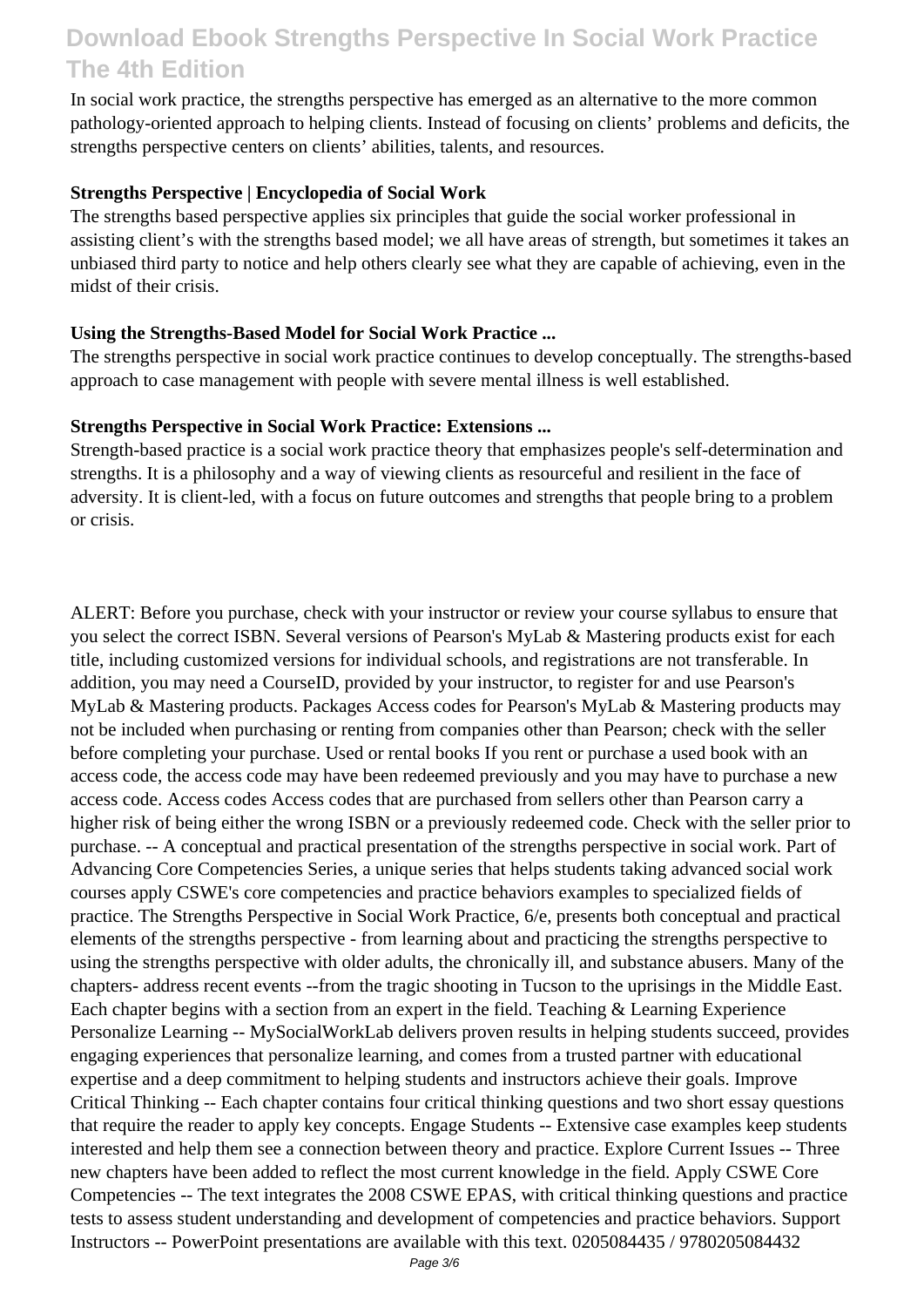Strengths Perspective in Social Work Practice, The Plus MySearchLab with eText -- Access Card Package Package consists of 0205011543 / 9780205011544 Strengths Perspective in Social Work Practice, The 0205239927 / 9780205239924 MySearchLab with Pearson eText -- Valuepack Access Card

"The Strengths Perspective in Social Work Practice" presents an unrivaled collection of essays that explain the strengths-based philosophy, demonstrate how it works, and provide clear and practical tools for its application. It presents a balanced approach to social work practice, in contrast to a problemsbased approach, that takes into account the strengths and assets of clients and their environments. Highlights of the Fourth Edition Six New Chapters "Shifting our Habits of Mind: Learning to Practice from a Strengths Perspective" (Chapter 2) examines how social work practice was historically a more problem-focused profession and the how the current shift towards strengths plays an important part in our work. "Solving Problems from a Strengths Perspective" explores, with relevant examples, how a practitioner can take a perspective on problems that leads to strengths-based and solution-focused practices. "Strengths-Based Case Management: Enhancing Work with Persons with Substance Abuse Problems" (Chapter 8) explores the further extensions of and developments in this important and groundbreaking work. "The Resilience of Families" (Chapter11) examines those factors that promote family resilience and how they can be applied in practice. "Consciousness and Commitment: Slave Narratives in Today's Movement to End Poverty" (Chapter12) applies the lessons of the resistance movements of slaves in order to develop effective and strengths-based strategies for ending poverty. "Honoring Philosophical Traditions: The Strengths Model and the Social Environment" (Chapter 14) presents the strongest and clearest relationship between environmental resources and individual strengths in practicing from the strengths perspective. Extensive revisions of existing chapters make this a fresh, more up-to-date book that retains the passion and sensibilities of the previous editions but with innovative examples and revised, more current bibliographies. Don't Miss This Exciting Value-Added Option! Social Work Skills Demonstrated: Beginning Direct Practice CD-ROM with Student Manual, Second Edition Linda K. Cummins, "Barry University" Judith A. Sevel, "Illinois State University" Laura Pedrick, "University of Wisconsin, Milwaukee" A practical guide to development of crucial social work skills including basic counseling and interviewing techniques, in a CD-ROM format with companion student manual that allows students to work at their own pace. "Social Work Skills Demonstrated: Beginning Direct Practice CD-ROM with Student Manual" is available at a discount when packaged with this text: 0-205-47316-4.

Using the Strengths Perspective in Social Work Practice explains the major ideas behind the strengths perspective and then demonstatres through case studies and discussion how helping professionals can apply the strengths perspective in practice. The book is very research-oriented and includes a great deal of new research on topics such as natural healing in addicted clients, self-management of mental illness, a positive view of change in clients diagnosed with mental illness, the effectivenss of self-help groups, research on resilience in children and adults who have expereinced life traumas, research on the importance of spirituality and religious involvement, and new research data on the helping process. Most of research used in this book has been published since 2000. The book has a unique feature: a critical response section at the end of every chapter in which clinicans and researchers have an opportunity to critically respond to ideas presented. This, in effect, provides an evidence-based approach to the material in the book. Because the book shows the application of the strengths perpective in practice, Dr. Glicken includes examples showing how to apply the approach with complex client problems including abuse, domestic violence, mental illness, addictions, and other complex problems often dealt with by clinicans in the helping professions. The book is written for the helping professions and includes the work of Martin Seligman in Psychology on learned optimism, Robert Putnam on community life in America, and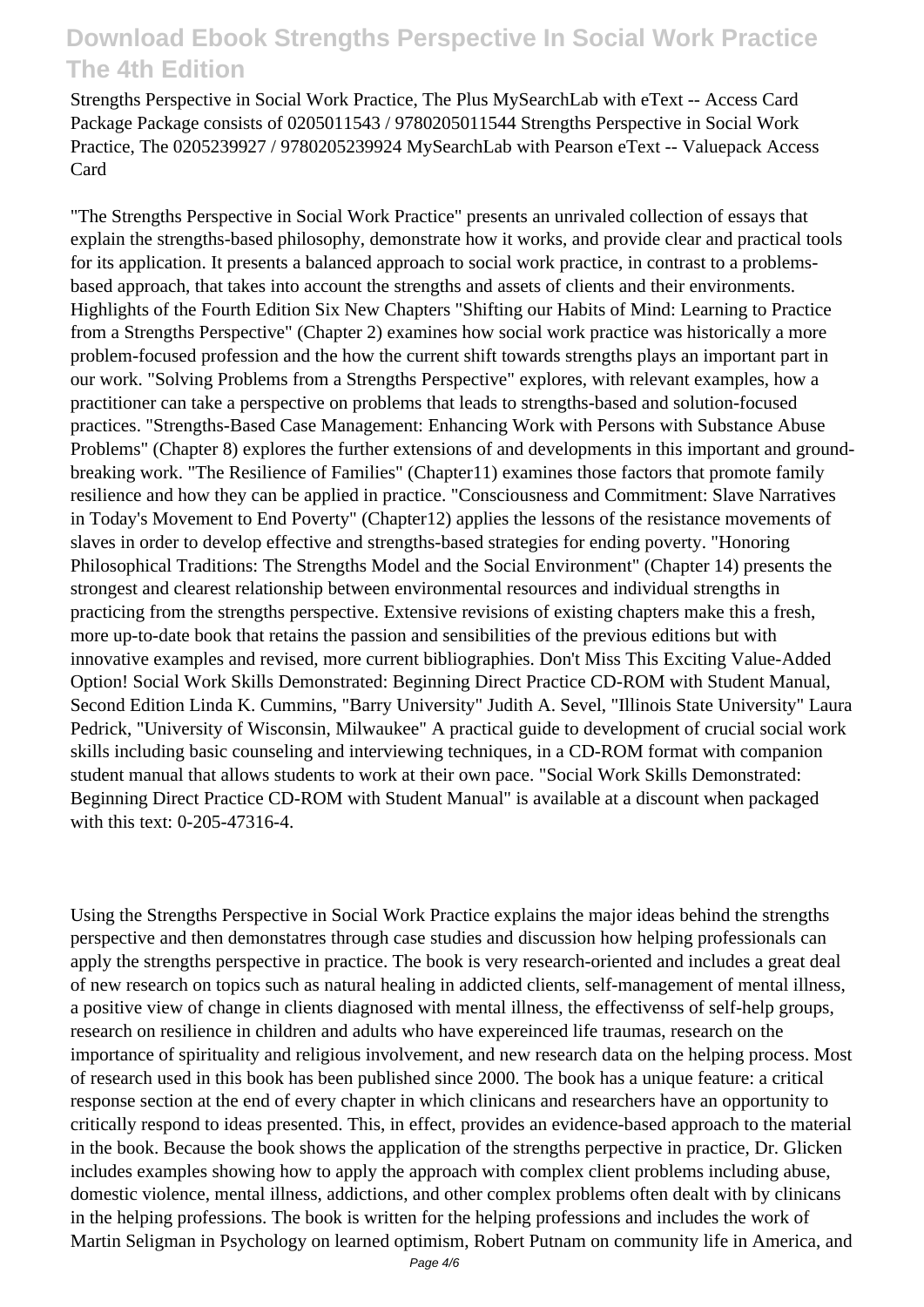Dennis Saleebey, one of the original writers on the strengths perspective in social work.

Providing an in-depth introduction to community and organizational practice, this macro practice text gives students a philosophical foundation of core macro practice concepts and skills. This text utilizes the strengths perspective as its unifying theoretical model and offers detailed premises and strategies for working with communities and organizations and for promoting social justice. It is presented in structured fashion that is both theoretical and applied in nature and makes use of summaries, key terms and case examples to help students master the content.

Featuring an evidence- and strengths-based approach to practice methods, this new text teaches students how to apply social work skills in a variety of settings. Designed to enhance self-awareness, professionalism, ethical reasoning, cultural sensitivity, and an appreciation for social justice issues, this text introduces readers to social work's core values and practice methods to help them assimilate the skills needed for working in the field. Cases and skills-based exercises demonstrate how to make accurate assessments and design effective intervention plans. After laying the groundwork in theory, values, and ethics, the authors review methods for working with individuals, children, and families from an individual and environmental strengths-based perspective. Client engagement, assessment, intervention, evaluation and termination, and documentation are then reviewed. Readers are introduced to the foundational concepts of social work practice and through application learn to successfully work with clients. Key Features Integrates the Council on Social Work Education's EPAS standards and core competencies throughout, including engagement, assessment, intervention, evaluation, social justice, ethics, critical thinking, professional conduct and decision making, and cultural competency and diversity. Case scenarios in client interview format that closely resemble actual interactions, followed by questions, test readers' understanding of the practice skills needed to work in the field. Skill-building exercises including individual and group activities, role plays, simulations, and discussion questions that provide an opportunity to apply one's knowledge and skill sets. Personal reflections that encourage students to examine their own beliefs to help them assimilate social work ethics and values into their professional demeanor. Icons throughout the text that draw attention to useful tips for developing direct practice skills. A strengths-based approach that heightens understanding and results in a higher level of proficiency in the change process. Introduces challenging situations often encountered in practice to help readers acquire the more advanced practice skills necessary for assessment and intervention. Resources including PowerPoints, test questions, sample syllabi, and suggested answers to text exercises and discussion questions.

The second edition of this widely popular CD-ROM with manual can be used to either teach or to review essential social work skills using the latest technology available. Designed as a practical guide to teaching basic counseling skills, the CD-ROM contains video segments demonstrating four different, culturally diverse social worker-client interactions. Students can view the video, stop the action and respond to questions, look up references, or obtain more in-depth information about each skill segment. Common pitfalls for each skill set are noted, as well as examples of appropriate and inappropriate uses of skills and outcomes. Social work values are discussed in the CD-ROM, as well as communication concepts and principles, interviewing and problem-solving skills, and more. The accompanying student manual allows the student to take notes and complete written exercises about the skills demonstrated. It also includes a new chapter on cultural competence and additional information on ecological perspective and systems theory.

This book bridges the gap between theory and implementation to illustrate how resiliency enhancement enables social workers to put the strengths perspective successfully into practice for their clients. Contributors to this volume show how social workers can use interventions to enhance those resiliency factors.